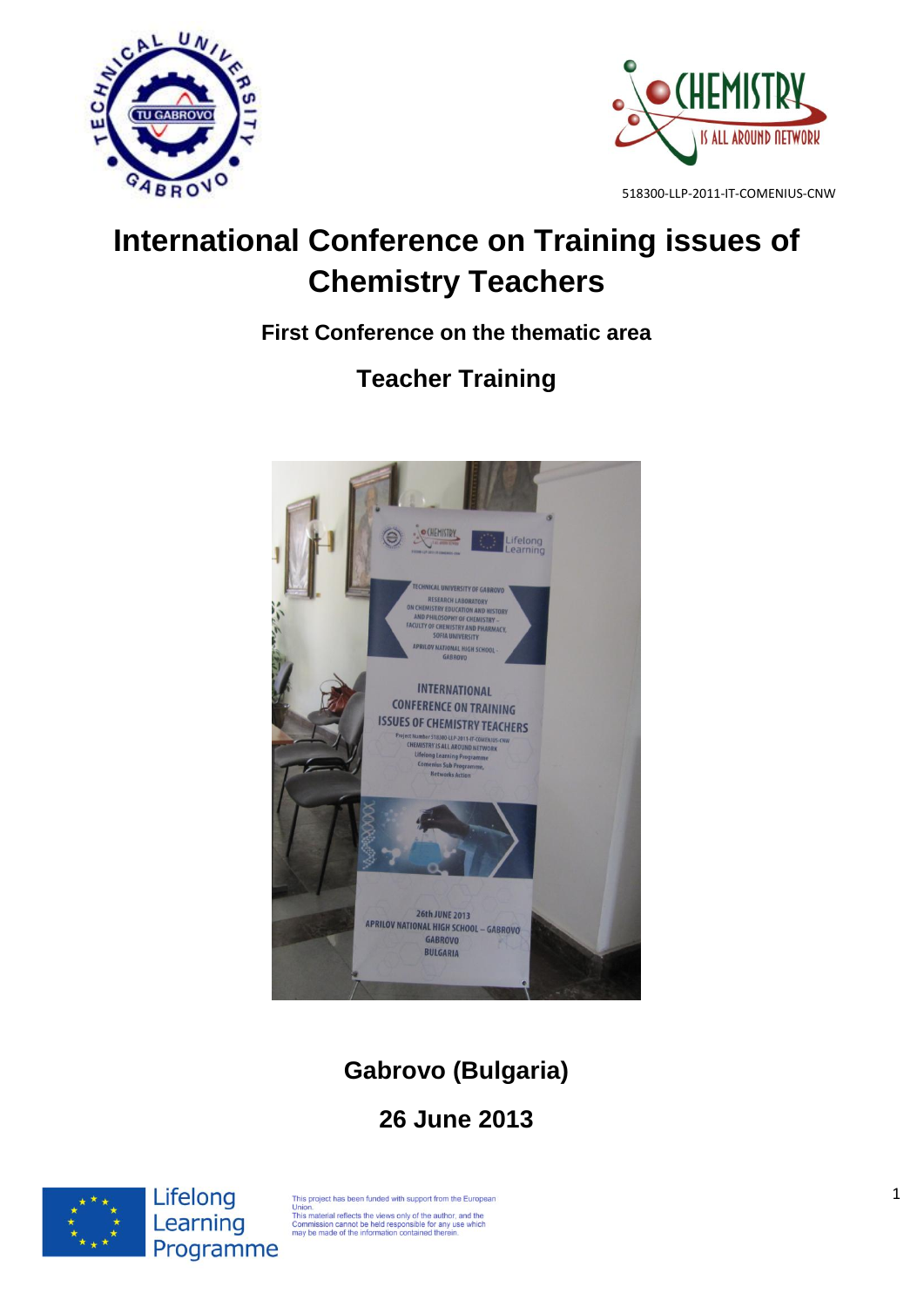



## **Introduction**

The International Conference on Training Issues of Chemistry Teachers took place in Gabrovo on 26 June 2013. The conference is an essential part of activities related to 518300-LLP-2011-IT-COMENIUS-CNW Chemistry Is All Around Network project, under the Community Lifelong Learning Programme, Comenius Sub Programme, Networks Action. Organizer of the conference was Technical University of Gabrovo in close collaboration with Research Laboratory on Chemistry Education and History and Philosophy of Chemistry – Faculty of chemistry and pharmacy, Sofia University, and Aprilov National High School – Gabrovo which are associated partners of the University in the Project.

A primary goal of the conference was to turn it into a wide forum of discussing issues as: the methods of teaching the subject at school; the difficulties of chemistry teachers to keep update to the continuous progresses of the research; competences of chemistry teachers in using ICT as a mean to communicate with students and enhance their interest towards Chemistry lessons; opportunities and space within the institutional programmes for experimenting different approaches and methods for teaching and learning Chemistry; development of active partnership between university chemistry professors and researchers and secondary school science teachers so as to identify a common approach and a strategy to allow the better exploitation also at secondary school level of the most recent findings in the field of chemistry science and chemistry teaching.

To reach this goal following main topics of the conference were defined:

- Policy for teacher professional development
- Modern pedagogical approaches for student-centered teaching
- Curriculum and assessment of advanced skills development
- Teachers' ICT competency
- Implementation of ICT in teacher training
- Good practices in teacher training.

# **Conference Organisation**



To promote the Conference among Bulgarian and foreign chemistry teachers, experts involved in Chemistry education and all people interested in Teacher Training issues, Conference website in Bulgarian and English was created [\(http://tict.tugab.bg\)](http://tict.tugab.bg/) . The website offers useful information about Conference topics, program, authors' profile. Presently on the website are available all presented paper and videos of some presentations also.

The Conference was hosted by Aprilov National High School – Gabrovo. It dealt with 3 thematic areas, organized into 4 sessions:

- Training of Chemistry Teachers European Realities;
- Teachers competences: modern student oriented pedagogical approaches;
- Methodology to Teach Specific Chemistry Topics



Lifelong Learning Programme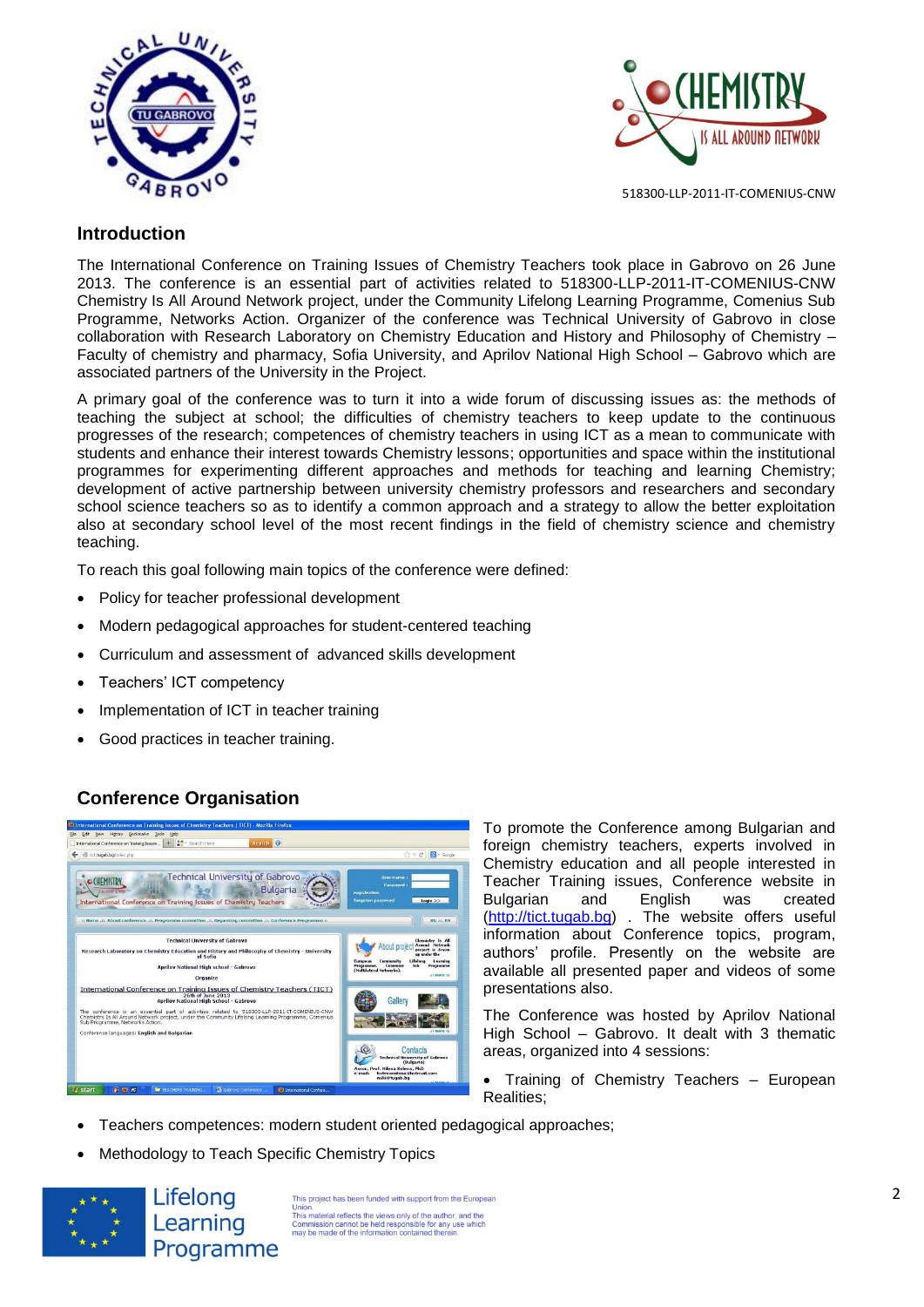



Although the conference organizers offered authors attending the Conference to present their papers on a poster, there were no posters.

The participants have been offered a visit of the National Museum of Education – the Museum is the only one of its kind and represents the development of Bulgarian education from 19<sup>th</sup> century up to the present.

The conference programme is available both on the conference web site [\(http://tict.tugab.bg/index.php](http://tict.tugab.bg/index.php) ) and as annex to this document.

## **Conference Participants**

Almost 62 participants from 11 European countries attended the Conference. Among them were representatives of Universities, Schools, educational and public authorities. The complete list of participants is available as an annex to this document.

## **Conference Contents**

During the conference, 23 papers organised in the mentioned above thematic areas have been presented.

All presented papers have been published in a book (Conference proceedings) by the Bulgarian publisher Kredo 3M. They are also available online on the Conference website [\(http://www.pixel](http://www.pixel-online.net/science/conferenceproceedings.php)[online.net/science/conferenceproceedings.php\)](http://www.pixel-online.net/science/conferenceproceedings.php). The book is available as annex to this document.

Papers with important scientific content will be published in "Chemistry: Bulgarian journal of science education", published by the Ministry of Education, Youth and Science (ISSN 0861-9255) [http://khimiya.org/.](http://khimiya.org/) The articles appearing in this journal are indexed and abstracted in CHEMICAL ABSTRACTS and SCOPUS.

Eleven papers have been presented under the thematic area "Training of Chemistry Teachers – European Realities". Some of them are briefly described below.

**Marie Walsh, from Limerick Institute of Technology (Ireland),** presented a paper "*Teacher Training in Science: Ireland*". According to the author teachers are seen as key actors in motivating students to



appreciate and study Science Technology Engineering and Mathematics (STEM) subjects, including Chemistry subjects. Teacher training in Science Education is an important factor in the development of motivated and motivational educators. Science education at second level in Ireland is in a state of chassis: A proposed revamp of the junior secondary school curriculum, in which Chemistry is taught as part of an integrated Science subject, is underway. A proposed new curriculum for senior second level Chemistry, with a more emphatic requirement for practical work, is currently in the post-consultation phase. A new Chief Examiner for Chemistry at secondary level has recently been appointed. All this reform comes at a time when uptake of Chemistry as a subject for the terminal examination at second level in Ireland, the Leaving Certificate, has seen a slight increase to over fourteen per cent. However, this turnaround could be difficult to maintain due to a number of factors, including the fiscal situation and its effect on school budgets for more expensive practical subjects, as well as allocation of subjects within timetabling constraints and choice by students of the science and technology subjects. Teachers and school facilities have a central role to play in attracting students to study Chemistry. Just as the curricula are in the midst of a state of reform, likewise the system and requirements for initial teacher education is undergoing a number of changes. In this aspect the paper presents a review of the current status in Ireland for training teachers of Science and Chemistry. It also reviews the opportunities and supports for Continuous Professional Development.

**Julien Keutgen, from Inforef (Belgium )** presented a paper entitled **"Teachers' Training in the Fédération Wallonie Bruxelles" (authors** Myriam de Kesel, Bernard Tinant, Nathalie Matthys, Divna Brajkovic, Jean-



Lifelong Learning Programme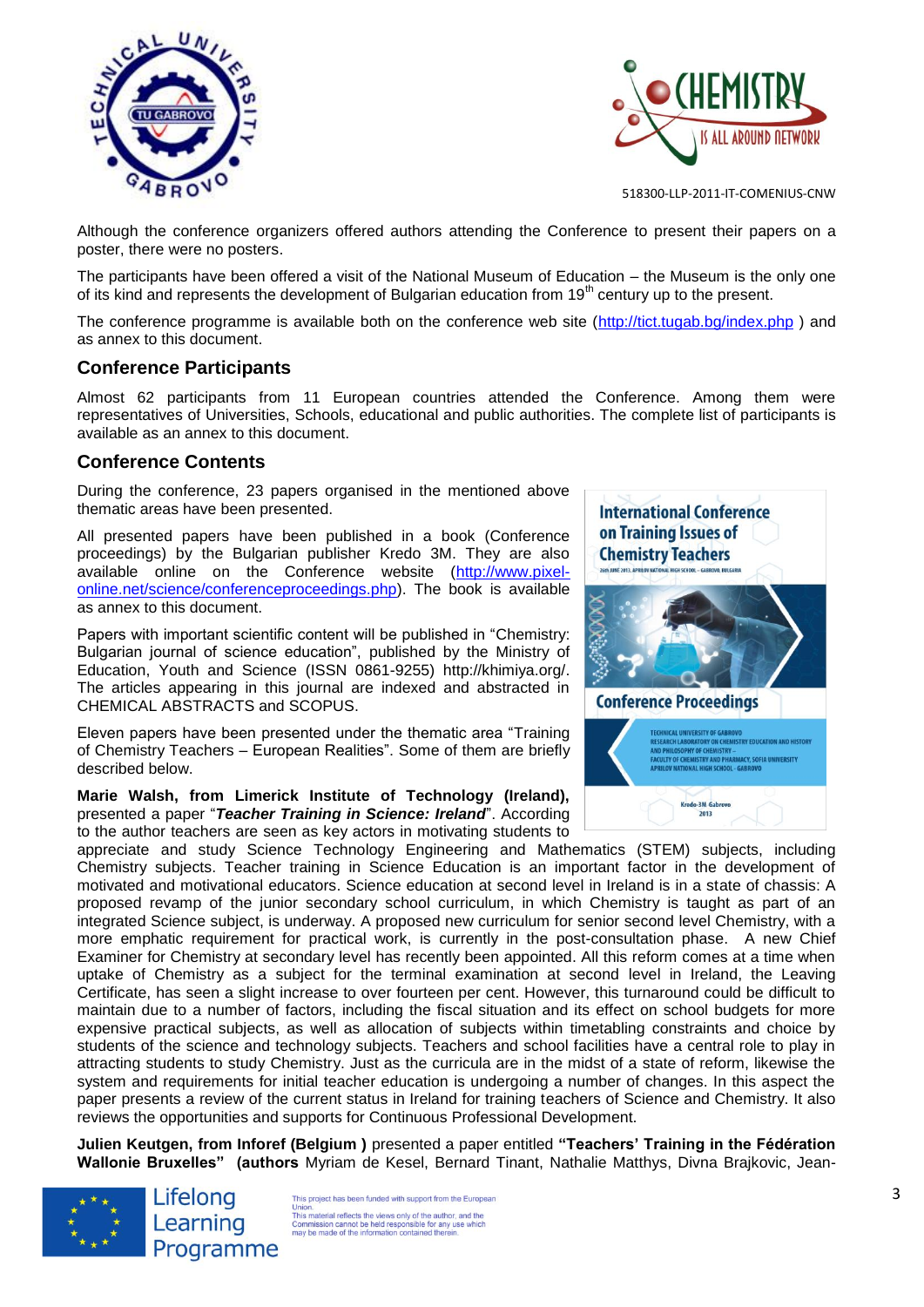



Luc Pieczynski). The paper presents the approaches to teachers' initial training in the Fédération Wallonie-Bruxelles. They mention that "Academic knowledge" and "professional practice" are mixed in variable proportions: the initial training of primary school teachers (for pupils between 6 and 12 years old) and Agrégations de l'Enseignement Secondaire Inférieur AESI (12 to 15) are organised in Hautes Écoles (HE) in a three-year cycle and lead to a bachelor's degree with a professional orientation; the initial training (AESS) of agrégés in upper secondary school (15 to 18) is organised in universities in a five-year cycle and leads to an academic master with a didactic orientation, or in a 6 year specialised academic master with extra training. A project of structural reform of teachers' initial training is currently under consideration to change the composition of the upper education landscape. The project intends to extend the training cycle in hautes écoles and to build new frames of reference of skills. This approach has to redefine the profession of teacher in its multiple missions: pedagogic, didactic and as a social and cultural partner.

**Zdeněk Hrdlička, from the Institute of Chemical Technology, Prague (Czech Republic)** presented a paper entitled **"Teacher's Training in the Czech Republic".** The paper deals with the current situation on teachers` training in the Czech Republic. Training of teachers once they have graduated from universities is not as spread activity as desirable. Sure some workshops and training lessons take place but in overall view, the general interest is low and there is no required standard of teachers` life-long learning. The most important idea is that teachers can teach these "old" topics in modern way. This is the main aim of teacher's training: How to train professors to teach in more attractive way, how to impress the attention of students. The five articles reviewed in the paper can give us the illustrative example trying to put boring science into more interesting way.

**Dionysios Koulougliotis,** from the **Technological Educational Institute (TEI) of Ionian Islands (Greece),** presented a paper entitled "**Training of Chemistry Teachers: International Experience and the Greek Case"** (authors: Katerina Salta, Dionysios Koulougliotis)**.** In the first part of the work, the authors make an attempt to present the main characteristics and factors that influence the quality and effectiveness of a chemistry teacher training program by reviewing selective international publications. In the second part, they specifically examine certain aspects of the same subject as applied in the Greek reality, by reviewing relevant publications. The international experience shows that a teacher's professional development programme that is coherent with school practice and teachers' goals, that has sufficient duration, that focuses on content knowledge and that involves active learning, is more likely to produce enhanced knowledge and skills. More empirical research work is required in order to establish predictors which lead to teachers' empowerment via the application of a training programme. In Greece, secondary school science teachers have in-depth academic training in the content subject but a fragmentary and non-systematic pre-service educational preparation for entering the teaching profession. Despite the increase of in-service training programs, the teachers' needs remained largely unsatisfied. Researchers have pointed out the need for teachers to master both pedagogical and content knowledge and be aware of their in-between links, in order to effectively implement the chosen teaching strategy. In addition, research has pointed out that primary school teachers often hold several misconceptions in regard with chemical phenomena and effort is made to design and implement targeted in-service training programmes for overcoming this problem. The establishment of the interuniversity Masters programme entitled "Chemical Education and New Educational Technologies" aims at providing scientific and educational training to Greek chemistry teachers; it constitutes a successful example which needs to find more followers and state support.

**Laura Ricco,** from the **University of Genoa (Italy)** presented a paper entitled "**Training of Science Teachers in Italy" (**authors: Maria Maddalena Carnasciali, Laura Ricco, Aldo Borsese, Irene Parrachino). The paper describes the training that science teachers receive in Italy and underlines the lack of important skills such as pedagogical and educational skills. Few guidelines to teach science at school are given on the base of the experience of researchers and expert in teachers' training. In particular, the problem of communication between teachers and students is addressed and suggestions are given in order to make it effective, thus minimizing the difference between what the teacher means and what the student perceives. Few words of cautions are also given as regards to the laboratorial approach: it is a very useful teaching tool to develop the cognitive autonomy of pupils, but it has to be used in the correct way.



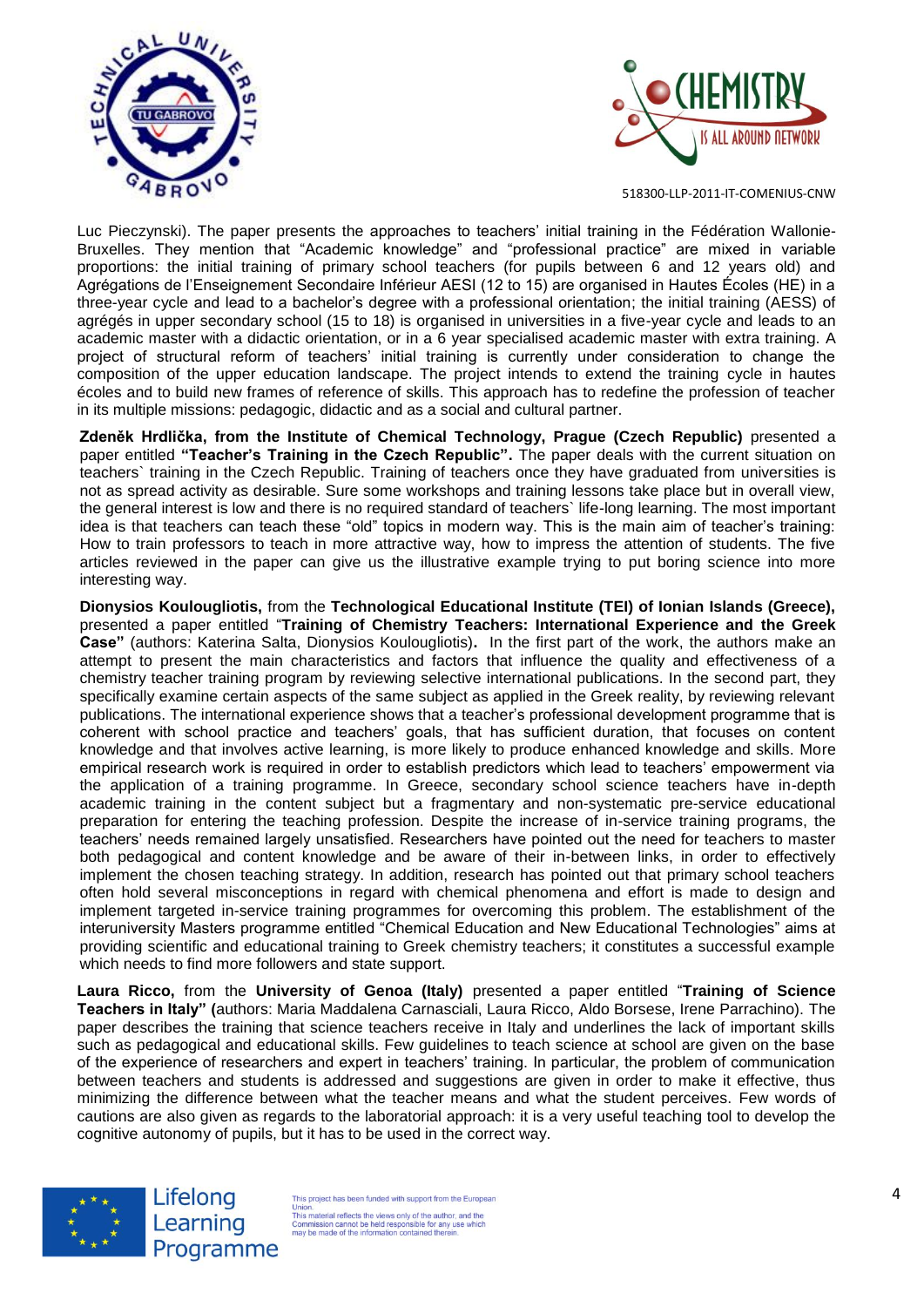



**Monika Smaga,** from the **University of Computer Sciences and Skills, Lodz (Poland)** presented a paper entitled "**Chemistry Education in Polish Schools" (**author: Aleksandra Smejda-Krzewicka). In the paper the chemistry education in Polish schools (including lower secondary school, upper secondary school and higher education) was described. The Ordinance of the Minister of Science and Higher Education from 17 January 2012, which was also signed by the Minister of Education [2] is currently in force in Poland. In this regulation standards of training to work as a teacher have been determined. According to them one should pay attention to: the effects of education (learning outcomes) on the expertise and methodology, pedagogy and psychology, preparation for the application of technology information and foreign language proficiency, the duration of studies and postgraduate studies and the dimension and organization of training programmes for teachers. Universities provide the education to prepare for the teaching profession in college and postgraduate studies in the relevant training modules. In the chemistry education it is extremely important that the teacher could present the student with practical aspects of chemistry, while meeting the educational and tutorial purposes. The awakening of students' natural curiosity for the world is not without significance, too. Therefore the purpose of proper training and education in schools is to transfer knowledge in a clear and understandable manner, to present the importance of chemical knowledge in everyday life, to shape the attitudes of research and logical thinking and drawing conclusions from observations. Properly carried out monitoring and assessment of performance has a significant impact on the course and the final effects of the learning process. It is the continuous professional development of chemistry teachers which guarantees the highest quality of students' learning. This is possible thanks to the numerous courses, including language courses.

**Filomena Barreiro,** from **Polytechnic Institute of Bragança (Portugal)**, presented "**An overview of teacher training in Portugal"** (authors: Olga Ferreira, A. Silva, M. Filomena Barreiro). The paper presents an overview of teacher´s training in Portugal concerning initial teacher training (ITE), specialized training and inservice teacher training, as considered by the Portuguese legislation. A special emphasis was given to training in information and communication technologies (ICT) and to teaching of experimental sciences for primary school. Moreover, chemistry teacher's training was contextualized in this scenario. Presently ITE corresponds to level 7 of the European Qualifications Framework (master degree). It is a career-long professional development, where research-based and in context practice are important features. Nevertheless the implicit valorisation of the teaching career arising from Bologna process implementation, a master degree is needed for all teaching levels; a lack of motivation to pursue teaching careers is generally noticed in Portugal as a consequence of the actual context of a surplus and unemployment among the new teachers. Following ITE, in-service training allows teachers to complement, deepen and update their knowledge and professional competences. This is an important measure for in-service long date teachers' and particularly relevant for the ones that, following teacher career reorganization, had to readapt to new curricula and even new teaching subjects.

**Juraj Dúbrava,** from **TRANSFER Slovensko, s.r.o. (Slovakia),** presented a paper entitled **"Chemistry Teacher Training in Slovakia"**(authors: Katarína Javorová, Beáta Brestenská, Milica Križanová). Several nation wide projects focusing on teacher education are presented in the paper. The Digital Technologies (DT) have become an integral part of the didactic process of all education levels. Their integration into education is in Slovakia seen in the terms of the use of technologies. Many times there is a lot of incorrect and superficial understanding in the society of what Digital Technologies are and what role do they play in the cognitive and learning processes. Teachers are required to use technologies in the education process during their lessons. There is an ongoing training of the teachers organized by the school management. Here they learn to work with different technologies that school already provides or would like to provide. Unfortunatelly, majority of the trainings aims merely at the technology´s technical aspects and not its didactic use. The modernization of the education system counts with well prepared teachers who are trained in modern technologies, therefore the need for lifelong teacher learning at all types of schools arises. The process of transition from the traditional to modern school was launched in Slovakia by the national project Infovek Slovensko (Infoage Slovakia). The program was employed during the years 1999-2004. It aimed to prepare the young generation in Slovakia for life in the information society of the 21st century. Following this step several nation wide projects focusing on teacher education were implemented: National projects Modernization of the education system at elementary schools and Modernization of the education system at high schools.. Their main objectives were to achieve changes in the teaching forms and methods at schools and to prepare elementary and high school teachers.



Lifelong Learning Programme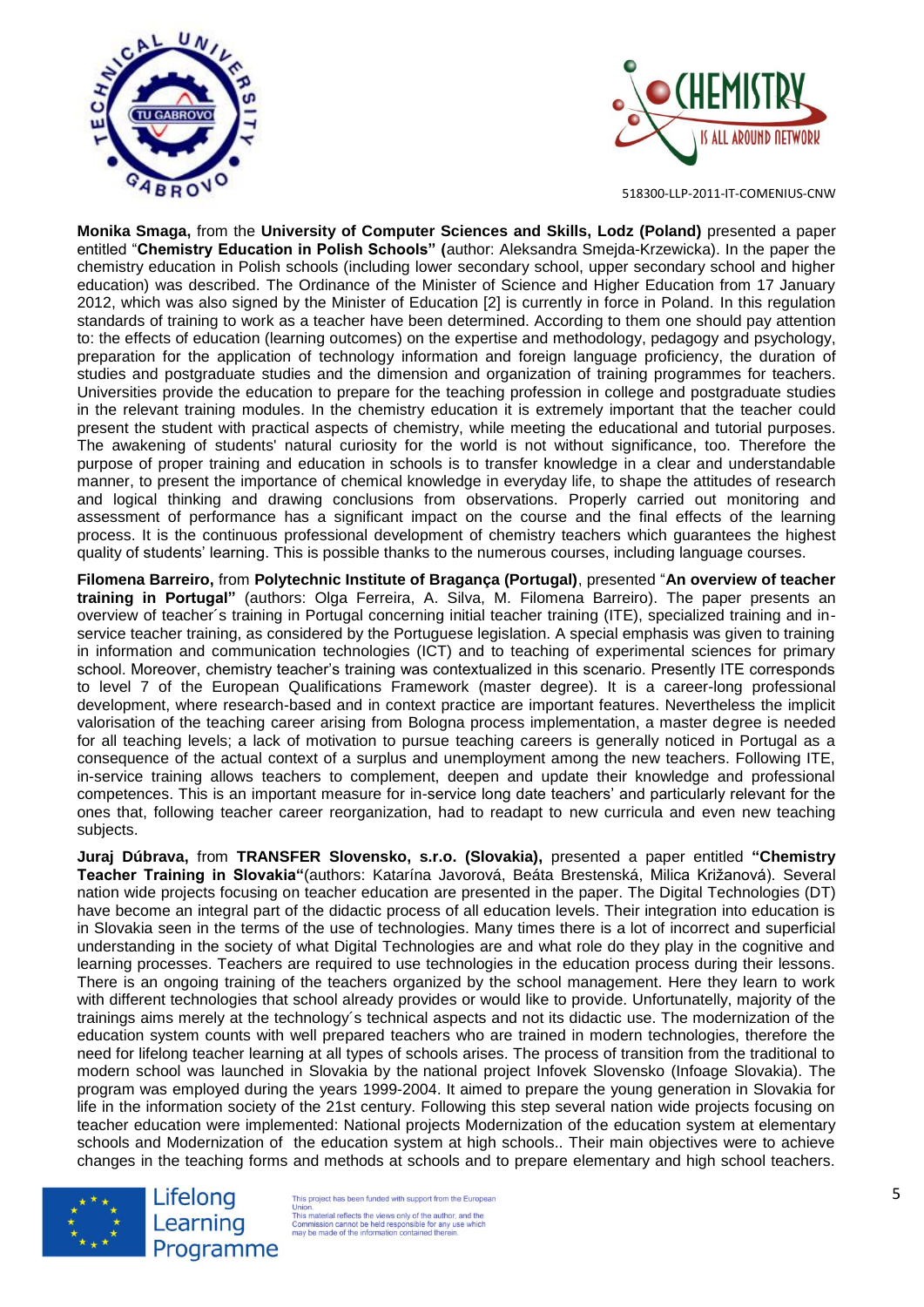



The aim group consisted of elementary and high school chemistry teachers who participated in the national projects.

**Cristina Gaitan,** from **Spanish Confederation of Education Centres (Spain), presented a paper entitled "Science Secondary Teachers´ Training Perspectives in Spain"** (author: Antonio Jesús Torres Gil). The paper offers a brief review of those abilities Science Secondary Teachers working in Spain need to acquire as well as a description of the current system of teachers' initial training programmes along with some evaluative comments on this system after its first year of implementation. After analysing of teachers´ initial training, a review on lifelong training by means of educational research is provided which focuses on a) main difficulties found by teachers and b) teachers´ needs for training on ICTs in order to use them in the classroom properly and not only as part of their initial training but also in daily practice.

**Murat Demirbaş**, from **Kırıkkale University Education Faculty, Turkey,** presented a paper entitled **"Chemistry Teacher's in-Service Training Needs in Turkey" (**authors: Murat Demirbaş, Mustafa Bayrakci, Mehmet Polat Kalak). The authors mention that it's important for teachers to get education and training before and in service. The form of the education to be given should be chosen according to needs and problems faced. In this regard, researches about chemistry teachers' education in service in Turkey have been analyzed. The results gathered tell us that teachers need in-service training about classroom management, teaching methods and techniques, knowledge of general teaching field, evaluation of learning products, recognition of curriculum and using coursebooks essentially.

**Milena Koleva,** from the **Technical University of Gabrovo (Bulgaria),** presented a paper "**Innovative Teaching for Creative Learning: Teacher Training" (**authors: Milena Koleva, Adriana Tafrova Grigorova, Milena Kirova). The paper views the issues of the teachers' qualification and training in Bulgaria, the opinions of chemistry teachers on the necessity and forms of training aimed at the improvement of their teaching skills, as well as the strategies and approaches that enhance the development of ICT competences.The advancement of society today leads to rapid changes in science. Therefore teachers and educators should have solid and regular training to acquire new knowledge emerging in all spheres of life. An important aspect of professional qualification is the training of teachers in applying new, interactive, teaching methods in order to achieve higher interactivity in the educational process and to raise the interest of their students. A special emphasis is placed on practice-oriented teaching and classroom activities that encourage learners to be more active participants in the learning process. ICT training of teachers is directly linked to the mastering and application of new teaching methods.

**Another 5 papers have been presented under the second thematic area "**Teachers competences: modern student oriented pedagogical approaches". Some of them are briefly described below.

**Milena Kirova,** from **Sofia University (Bulgaria),** presented her paper entitled **"Pre-service Chemistry Teachers' Training at Sofia University in the Frame of Technological Pedagogical Content Knowledge".** Digital age poses serious challenges to chemistry teachers. A good teacher should be proficient in chemistry, pedagogy as well as technology. The framework Technology Pedagogy Content Knowledge (TPCK) describes these complex teacher features. The paper presents a study where the framework was applied for analyses of pre-service chemistry teachers' programmes at Sofia University. The results show some omissions in teachers' preparation. They should be taken into consideration and respective changes should be introduced to the programmes and to in-service teachers' training.

**Violeta Konstantinova, a chemistry teacher** from **Secondary School of Mathematics and Natural Sciences, VelikoTarnovo (Bulgaria),** presented a paper entitled **"Formation and Development of Positive Students' Motivation Toward Natural Sciences".** In this article are described examples of students' activities, which are realized in extracurricular classes of Chemistry. The right of personal choice when the students work according to their scientific interests stimulates their independence, activity and even more manifestation of creativity when they prepare and present multimedia presentations, create posters, scientific essays and solve problems. The students' participation in different competitions contributes to the development of permanent, positive motivation; it also helps the awareness of the interdisciplinary links between natural sciences, engineering and contemporary technologies as well as contributes to reassertion of positive attitudes due to students' emotional involvement.



Lifelong Learning Programme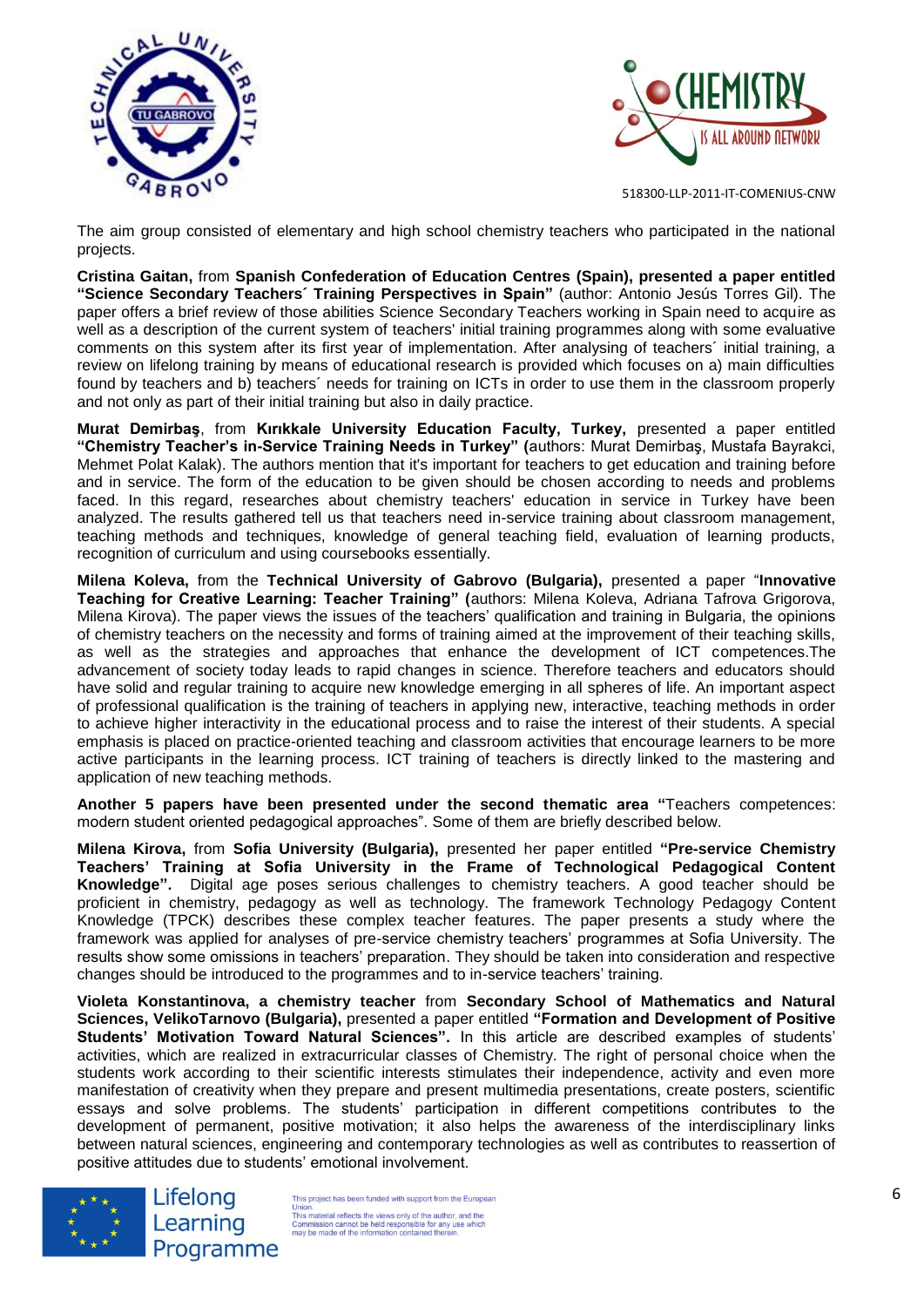



**Galina Shumanova,** from **the Center for Control and Assessment of School Education Quality, Sofia (Bulgaria)** presented the paper **"Pedagogical Experience in Making Criteria for internal Assessment in Accordance with the Curriculum of Chemistry and Environmental Protection"** (authors: Galia Shumanova, Lilia Ovcharova – Kirilova). Objectively evaluation for knowledge, skills and competencies of the students in modern educational process has important diagnostic value to check the capabilities of the students to learn the relevant educational content in the various subjects in the Bulgarian school. Important and mandatory condition is the students, depending on their age features, to be placed at same objectively conditions of evaluation in their achievements in the various school disciplines. At the internal evaluation assessing is the teacher. Evaluation is a process for establishing the achieved results and giving an individual assessment for every valuated student. This message aims to share the experience of the authors, involved in an expert group for elaboration of criteria for internal evaluation for chemistry and protection of the environment-7<sup>th</sup>,8<sup>th</sup>,9<sup>th</sup> and 10<sup>th</sup> classes, as well as Man and nature ,5<sup>th</sup> and 6<sup>th</sup> classes. In the paper is shown a small part of the example set matrices in developing a criteria for internal evaluation at the theme "Hydroxyl derivatives of the hydrocarbons " studied in  $9<sup>th</sup>$  class at chemistry and environmental protection and the relevant example tools of test tasks.

**Vladimir Tsvetkov, Chemistry teacher from "Georgi Benkovski" Primary school, Mirkovo (Bulgaria),**  presented the paper **"Application of the Problem-based Approach in Chemistry Classes"** (authors: Vladimir Tsvetkov, Elena Boiadjieva). Knowledge and understanding of science and technology is crucial for education and training of young people in today's society as it offers a number of requirements and challenges. It is expected from them to be proactive, to navigate quickly when placed in unfamiliar situations, to manage to identify the important information. This necessitates a change in educational policies related to the implementation of various educational approaches and methods. In this article is proposed and tested a method of using problem-based learning approach in chemistry. An empirical study with students from 9<sup>th</sup> grade was conducted which indicated a trend of positive attitudes to learning and successful formation of important key skills.

**The 3th thematic area** included papers dedicated to the methodology and modern approaches to each specific Chemistry topics. Some of them are briefly described below.

**Darin Madzharov, the author and the main administrator of the educational website and platform "Ucha.se," Sofia (Bulgaria),** presented a paper entitled **"Online Video Lessons on the Platform "Ucha.se" [\(http://ucha.se/\)](http://ucha.se/) – innovative Approach for High Quality Education in Chemistry" (**authors: Maria Nikolova, Darin Madzharov). According to authors new methods should be used in contemporary education for increasing young people's interest and motivation in learning the science. Chemistry videolessons in the educational platform Ucha.se are successful attempt in this area. In this article technology for creating a Chemistry video-lesson have been discussed. Advantages and disadvantages of this educational form are considered. Teacher's role and place video-lessons are discussed. The development of the platform provokes serious thinking about its future having in mind that video-lessons are consistent with the syllabus for obligatory education. The huge usage of the videos is examined (150 lessons are watched over 450 000 times for 1.5 year) and this proves the big benefit and usefulness from this form of education – quickly, easy and interesting; motivates the students by provoking their interest towards chemistry.

**Krasimira Tomeva,** from **Professional Mechanoelectrotechnical High School – Sevlievo (Bullgaria),**  presented her paper **"Club Activity as Pedagogical Approach to Enhance Students Interest Toward Natural Sciences".** The objective of the paper is to show some aspects of the club forms and their role as an approach to increasing interest in natural subjects. Many schools in Bulgaria are involved in projects related to extracurricular activities. About 50% of students are involved in various forms of extra-curricular activities. Clubs were established in the areas of the sciences, healthy lifestyle, communication skills in a foreign language, cultural and digital competences. The focus is on equitable interaction of teachers and students in a joint activity. Students are active participants: artists, explorers and discoverers of knowledge, teachers are their mentors and supporters. The question is how training in these disciplines to make more suitable and meaningful to young people in a way that takes into account gender, culture and interests? What methods and approaches to choose to increase interest in science and the professions? Club activities prominently as a



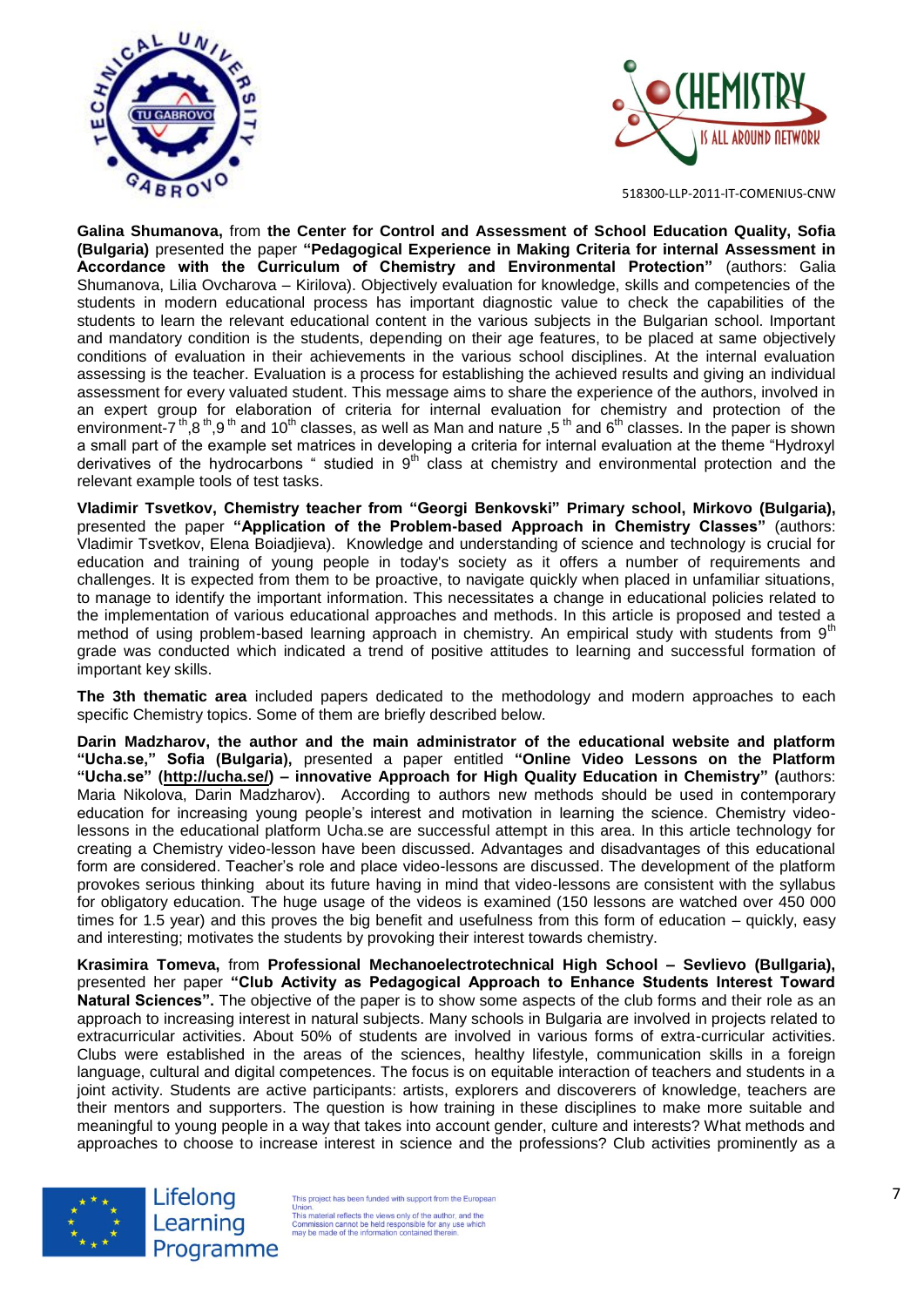



prevailing form of extracurricular activities, promotes and develops a number of schools. Clubs offer students the opportunity for activities you like and who define themselves.

**Galina Kirova,** a Chemistry teacher from **Vocational Secondary School of Electronics "A. S. Popov"** and **Jenna Staykova,** a Chemistry teacher from **ARCUS American College, Veliko Tarnovo (Bulgaria)** *presented their paper* **"Earth belongs to all of us" – an Interschool Project on the Impact of Mineral Fertilizers".** The paper discusses the role of the interschool project as way to enhance the students' interest in science and research. The cooperation between a vocational secondary school, on one hand and a college where students are taught in accordance with internationally acknowledged curriculum, where experimental activities are put to the front, on the other, breaks away from the standard ways of teaching

At the end of the session **live scientific show "On the edge of science and art"** has been performed by **Hristo Kolev,** from the **Sofia University.** The author of the show is a Science communicator and PhD student at Sofia University and a Chemistry teacher in Private American College in Sofia at the same time. He demonstrated how the complicated Chemistry and Physics issues could be presented to students in attractive and understandable way using simple and amusing experiments and "scientific toys".

### **Conference Evaluation**

At the end of the conference the participants have been asked to fill in an evaluation questionnaire. The areas covered by the questionnaire were: organisational aspects, conference contents, skills of the speakers and of the moderators, atmosphere during the conference and social events. The average value for all mentioned areas was 8 – 10 so in general the conference received a very good evaluation. The most liked about the conference was: the presentation of the educational platform "Uchase"; the variety of presentations of the new generation chemistry teachers; the live scientific show "On the edge of science and art" as innovative approach in Chemistry teaching. The most critical points were the role of the conference moderator in the interaction with the audience and the missing simultaneous translation of some of the Bulgarian presentations.

All interviewed participants answered that will participate in possible next edition of the conference. Some of them suggested also possible improvements of the conference organization in the future: to enlarge the time for discussions, dividing participants in small groups;

Some of the participants also made the following statements:

- The conference gave me possibility to meet specialists in the same field form other European countries and to learn new ideas, and to share our experience also.
- The conference organization was perfect and everything accurate!
- Very well organized conference! Thanks for the hospitality!
- The most I liked about the conference was to have contacts with Bulgarian researchers
- For me the most valuable was the positive attitude of the participants

#### **Conclusions**

Summarizing the results from the conference it could be said that the goal of the conference was fulfilled: it became a forum where the most important issues related to chemistry teachers competences and qualification as prerequisite to enhance the students interest in learning chemistry were discussed. National policy, good experience and practical solutions in organization of chemistry teachers training in the 11 European countries were shared.

Despite differences in educational systems the presentations of both foreign speakers and Bulgarian participants showed common problems also: the use of traditional methods of teaching the subject at school; the negative impact of factors as limited opportunities within the curriculum for experimenting different approaches for teaching Chemistry, lack of technical equipment, lack of language skills both of teachers and students etc., on Chemistry teaching and learning; the lack of competences of chemistry teachers in using ICT